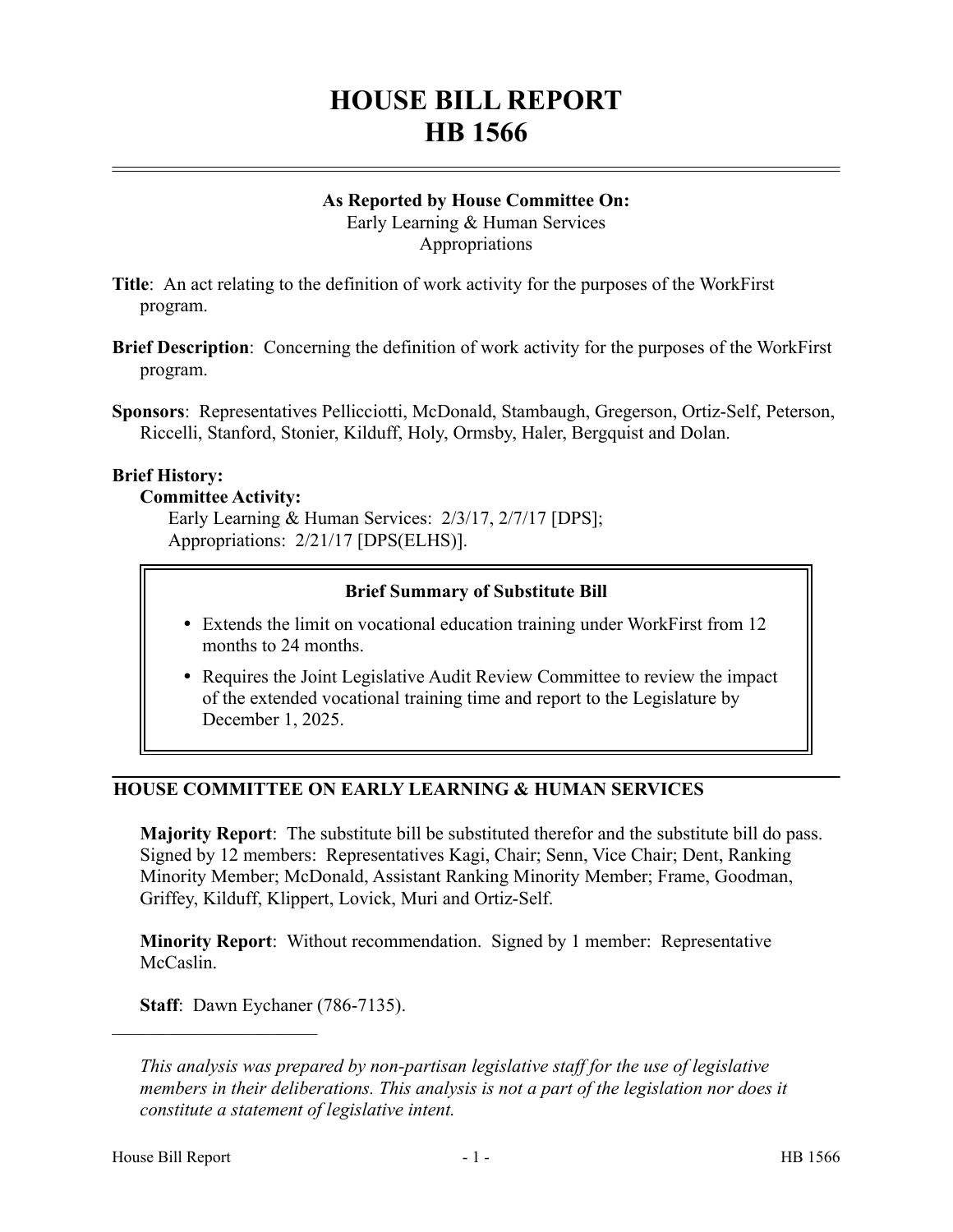### **Background**:

#### WorkFirst Program.

Temporary Assistance for Needy Families (TANF) is a federal block grant that provides temporary cash assistance, subsidized childcare, and work programs for families. WorkFirst is Washington's TANF program. With limited exceptions, adult recipients of TANF benefits must participate in one or more WorkFirst activities. These activities may include paid and unpaid employment based training programs, career development, community service, work skills assessment and job hunting training, and up to 12 months of participation in vocational training programs.

Federal law requires states to meet a work participation rate for adult TANF recipients. States not meeting the work participation rate may be subject to penalty. For the purposes of calculating the state's work participation rate, individuals participating in work activities may receive up to 12 months of vocational education training.

Joint Legislative Audit and Review Committee.

The Joint Legislative Audit and Review Committee (JLARC) consists of 16 legislative members and employs the legislative auditor. The JLARC conducts performance audits, program evaluations, special studies, and sunset reviews.

## **Summary of Substitute Bill**:

A WorkFirst participant may participate in up to 24 months of vocational education training.

–––––––––––––––––––––––––––––––––

The JLARC must review the impact of extending the vocational training limit and report to the Legislature by December 1, 2025. The JLARC review must include:

- an analysis of the increase in the number of participants that qualify for TANF due to the extension; and
- a comparison of employment and earnings outcomes for individuals who qualified due to extended training time compared to other TANF participants.

–––––––––––––––––––––––––––––––––

## **Substitute Bill Compared to Original Bill**:

The JLARC report must be submitted to the Legislature by December 1, 2025.

**Appropriation**: None.

**Fiscal Note**: Requested on January 23, 2017.

**Effective Date of Substitute Bill**: The bill takes effect 90 days after adjournment of the session in which the bill is passed.

## **Staff Summary of Public Testimony**:

House Bill Report **Figure 2** - 2 - **HB** 1566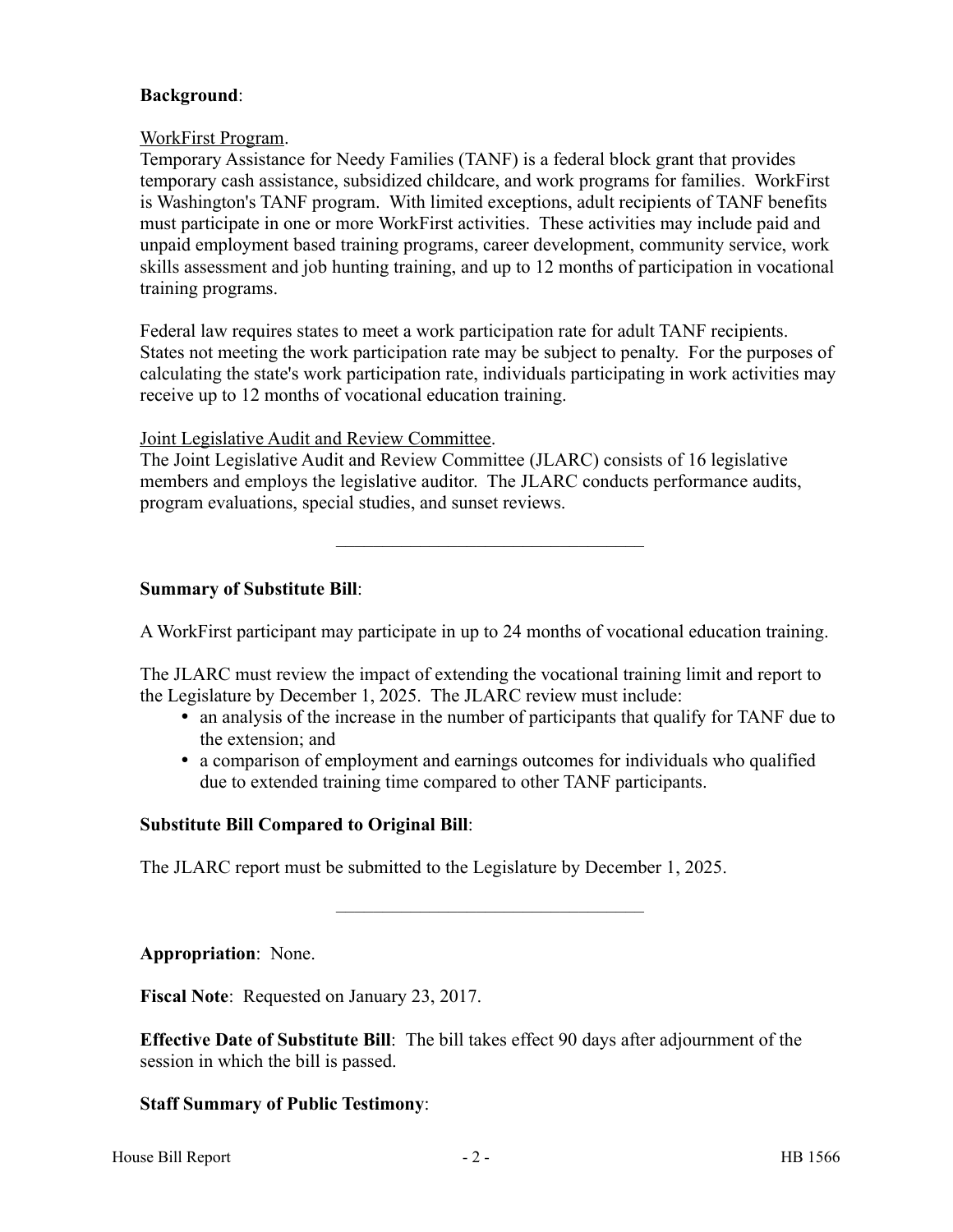(In support) Extending vocational education will help our state refocus on job advancement and wage progression. The current law requires parents participating in vocational education under WorkFirst to undertake additional work activities in order to continue qualifying for TANF. Sometimes parents must drop out of school to meet the required TANF work activities. This bill will result in families spending less time on TANF and ensure that they can obtain good paying jobs. In the next several years, the state will create more than 54,000 new jobs requiring a postsecondary credentials but will not have the needed workforce to fill those jobs. The majority of WorkFirst students are not college-ready and must often complete basic education requirements.

(Opposed) None.

**Persons Testifying**: Representative Pellicciotti, prime sponsor; David Hlebain, Statewide Poverty Action Network; Kristina Jorgensen; Julie Watts, Washington State Budget and Policy Center; Michael Althauser, Columbia Legal Services; and Erin Frasier, State Board of Community and Technical Colleges.

**Persons Signed In To Testify But Not Testifying**: None.

## **HOUSE COMMITTEE ON APPROPRIATIONS**

**Majority Report**: The substitute bill by Committee on Early Learning & Human Services be substituted therefor and the substitute bill do pass. Signed by 27 members: Representatives Ormsby, Chair; Robinson, Vice Chair; MacEwen, Assistant Ranking Minority Member; Stokesbary, Assistant Ranking Minority Member; Bergquist, Caldier, Cody, Fitzgibbon, Haler, Hansen, Hudgins, Jinkins, Kagi, Lytton, Manweller, Nealey, Pettigrew, Pollet, Sawyer, Schmick, Senn, Springer, Stanford, Sullivan, Tharinger, Volz and Wilcox.

**Minority Report**: Do not pass. Signed by 6 members: Representatives Chandler, Ranking Minority Member; Buys, Condotta, Harris, Taylor and Vick.

**Staff**: Kelci Karl-Robinson (786-7116).

## **Summary of Recommendation of Committee On Appropriations Compared to Recommendation of Committee On Early Learning & Human Services**:

No new changes were recommended.

**Appropriation**: None.

**Fiscal Note**: Available.

**Effective Date of Substitute Bill**: The bill takes effect 90 days after adjournment of the session in which the bill is passed.

## **Staff Summary of Public Testimony**: